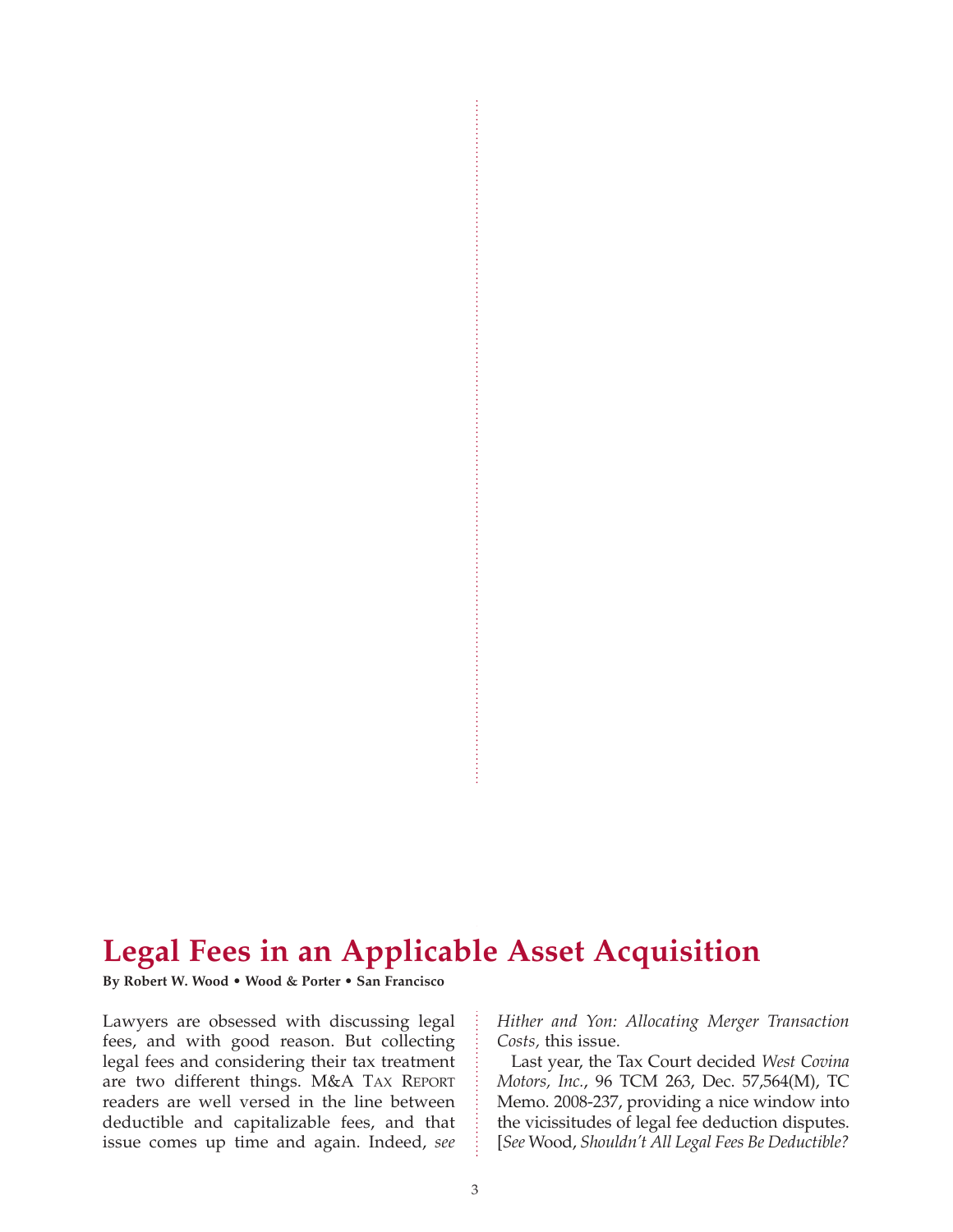M&A TAX REP., Feb. 2009, at 4.] In another bite at the apple, the Tax Court has decided a second iteration of *West Covina Motors*, TC Memo. 2009- 291. Like its predecessor, this case too provides guidance about legal fees that is worth noting.

## **Common Facts**

West Covina Motors had purchased the assets of Clippinger Chevrolet, an established new car dealership. The legal fees on this acquisition totaled \$116,293 in 1999, paid to Clippinger's counsel. Most of these fees were for drafting loan documents and leases related to the seller financing arrangement being used for the assets. West Covina also paid \$2,958 to Chrysler Financial and \$9,564 to its own law firm (Cooksey Howard).

These fees were for document review and other services related to the inventory financing. West Covina paid \$9,550 related to the overall acquisition as well as physical inventory of the vehicles.

All in all, the legal fees on this deal were quite modest. But the legal issues would be the same if millions of dollars were involved.

## **Obvious Treatment**

Legal fees paid to acquire another company have traditionally been required to be capitalized. In the first *West Covina* case, the court ruled that the legal fees here were nondeductible capital expenditures because they were incurred in connection with the purchase of capital assets. The purchase agreement had required West Covina to assume the seller's legal expenses. Complying with the agreement, West Covina had paid over \$100,000 in fees to the seller's counsel.

The Tax Court had an easy time concluding that these were capital-related legal fees. However, West Covina had argued that the bulk of the purchase price was related to inventory. Being traceable directly to inventory, they had to be ordinary! Unfortunately, the Tax Court concluded that less than 40 percent of the purchase price was allocable to inventory. Discounting self-serving and uncorroborated testimony, the Tax Court ruled that all of the legal expenses had to be capitalized.

# **New Stipulations**

In the second *West Covina* case, West Covina worked out stipulated facts and accompanying exhibits with the IRS, and went back to Tax Court for a second bite at the acquisition apple. Based on these new documents, the Tax Court ruled that the legal fees paid to Chrysler Financial and Cooksey were attributable to inventory financing. It also found that West Covina paid \$6,675 to Rogers Clem for services related to physical inventory of the vehicles.

The Tax Court therefore allowed these legal fees as part of the cost of goods sold. As to the remaining legal fees paid to Rogers Clem, they were not specifically related to inventory. Instead, they had to be amortized over the useful life of the assets to which they related. As to the Hoffman legal fees, they were incurred in furtherance of the seller financing arrangement. That meant they were only related to the assets purchased under the purchase agreement.

## **Code Sec. 1060**

Readers of the M&A TAX REPORT should be no strangers to Code Sec. 1060. An applicable asset acquisition is any direct or indirect transfer of assets constituting a trade or business in which the transferee's basis is determined wholly by reference to the consideration paid for the assets. In general, a written agreement will be binding as to the allocation of the consideration or the fair market value of any of the assets.

However, if the parties do not allocate all of the consideration, the residual method is used to determine both the purchaser's basis in the transferred assets, as well as the seller's gain or loss from that transfer.

For applicable asset acquisitions after January 5, 2000, there are seven classes of assets:

- Class I (cash and cash equivalents)
- Class II (actively traded personal property)
- Class III (certain mark-to-market assets and debt instruments)
- Class IV (stock in trade and inventory)
- Class V (all assets not in any other class)
- Class VI (all Code Sec. 197 intangibles except goodwill or going-concern value)
- Class VII (goodwill and going-concern value)

#### **Fair-Market Values**

As one might expect, there is an overall fairmarket value limitation. The amount of consideration allocated to an asset (except for Class VII assets) cannot exceed the fair market value of that asset on the beginning of the date